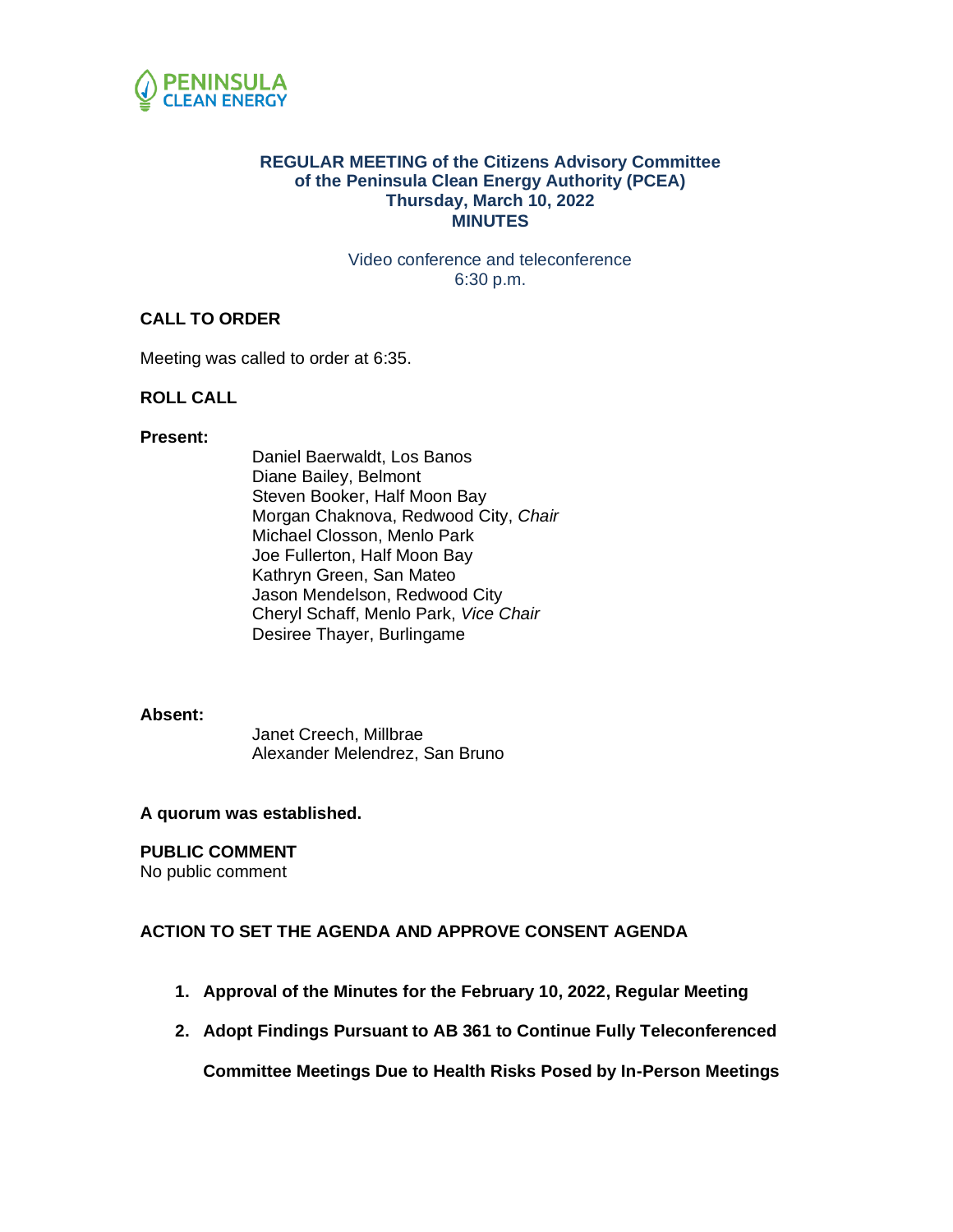Motion Made / Seconded: Closson / Mendelson

# **Motion passed 7-0 (Absent: Bailey, Booker, Creech, Fullerton, Melendrez)**

## **REGULAR AGENDA**

## **3. Chair Report (Discussion)**

Morgan Chaknova, *Chair*, reported that she shared the Citizen Advisory Committee's (CAC) recommendation on the 2035 Decarbonization Feasibility Plan with the Peninsula Clean Energy Board 2035 Decarbonization Subcommittee.

## **4. Discussion on Citizen Advisory Committee (CAC) Experiences Installing Heat Pump Water Heaters (Discussion)**

Peter Levitt, *Associate Manager, Distributed Energy Resources*, reviewed the framework and status of Peninsula Clean Energy's Heat Pump Water Heater program. Committee members who have installed heat pump water heaters shared their experiences, challenges, and ideas for improving the process. Comments highlighted the opportunities to lower costs of installation, unanticipated barriers in the program process, and lack of public awareness and experienced contractors.

PUBLIC COMMENT Bill Carol C Kathleen Goforth

# **5. Citizens Advisory Committee 2022 Work Planning (Discussion)**

Kirsten Andrews-Schwind, *Senior Manager of Community Relations*, reviewed a draft of proposed working groups based on input from CAC members and staff. Committee members provided feedback on the objectives and deliverables of the proposed working groups.

#### **6. Peninsula Clean Energy Key Messages and Outreach Training (Discussion)**

Kirsten Andrews-Schwind led an overview of Peninsula Clean Energy key messages for communicating with the public and demonstrated how to respond to common questions.

# **7. Marketing Report (Discussion)**

Vanessa Shin, *Community Outreach Associate*, announced an update to Peninsula Clean Energy's Power on Peninsula program, in which incentive amounts will change after March 2022.

# **8. Working Group Reports (Discussion)**